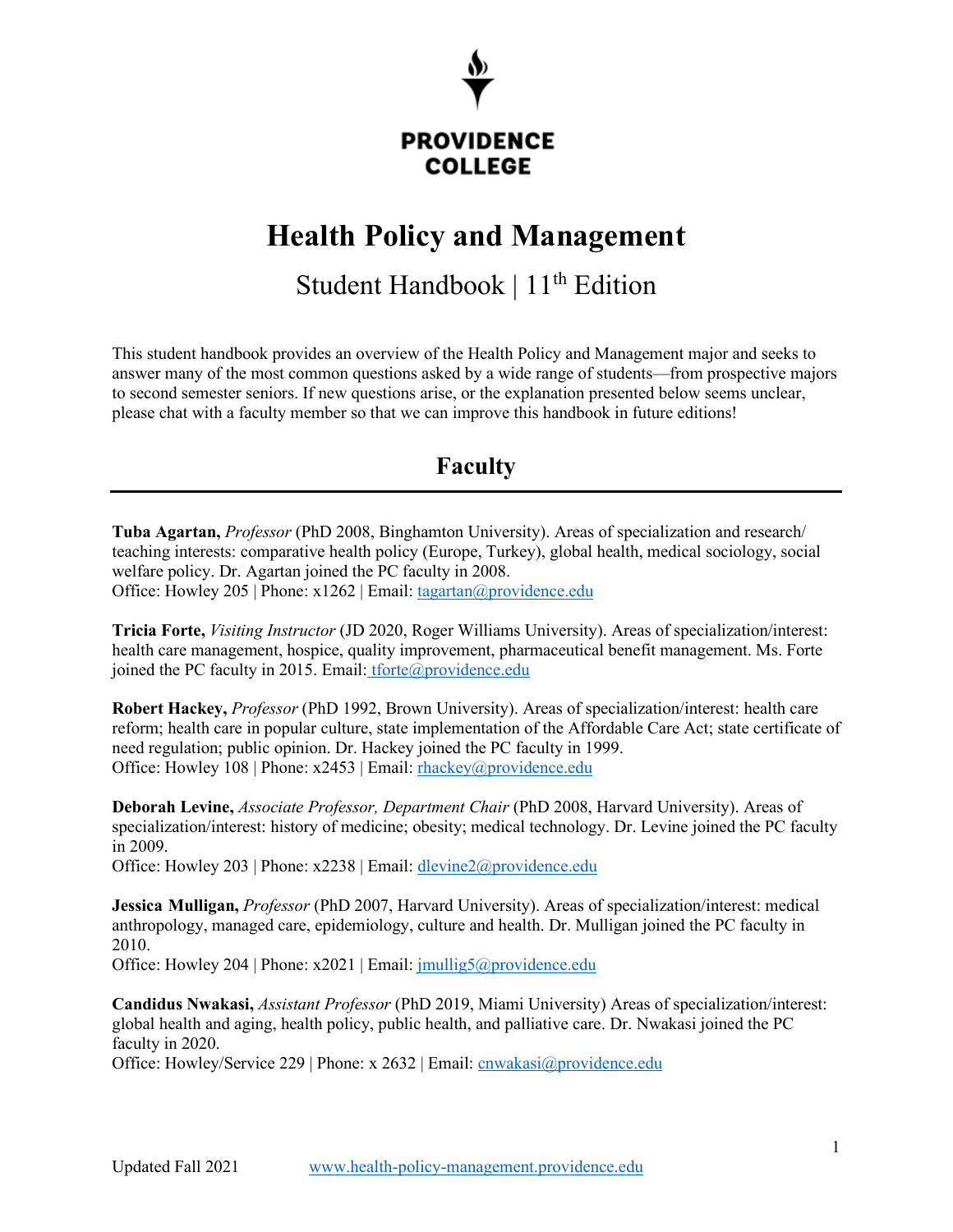**Todd Olszewski,** *Associate Professor, Field Experience Director* (PhD 2008, Yale University). Areas of specialization/interest: history of American medicine & public health, biomedical research, drug development, health activism, and chronic disease prevention. Dr. Olszewski joined the PC faculty in 2011.

Office: Howley 201 | Phone: x1217 | Email: [tolszews@providence.edu](mailto:tolszews@providence.edu)

**Aishah Scott,** *Assistant Professor, Health Policy & Management and Black Studies* (PhD 2019, Stony Brook University). Areas of specialization/interest: twentieth-century American history, African American history, race, gender, and public health. Dr. Scott joined the PC faculty in 2021. Office: Howley 213 | Phone: x1581 | Email: [ascott7@providence.edu](mailto:ascott7@providence.edu)

•••

HPM faculty mailboxes and the department's Administrative Assistant are located in Howley 206. The program also has a computer lab in Howley/Service 226 that can be reserved for group study and/or student meetings when not in use.

**Sarah Wojtusik**, *Administrative Assistant* Office: Howley 206 | Phone: x1631 | Email: swojtusi@providence.edu

**Marcelo Rocha,** *Graduate Assistant* (MBA, Providence College) Office: Howley/Service 229 | Phone: x2370 | Email: mrocha1.ga@providence.edu

## **Declaring a Major in HPM**

All new students seeking to change their major to HPM must register for HPM 101 BEFORE they formally declare their major. Our goal is to ensure that HPM is a good fit for all incoming majors, and the best way to do this is to ensure that students have a clear understanding of our department and its subject matter before making a commitment to HPM. The process for declaring the major is straightforward. Interested students should fill out the [Change of Major/Minor](https://cpb-us-e1.wpmucdn.com/sites.providence.edu/dist/f/100/files/2021/04/Change-of-Major-Minor.pdf) form; obtain all of appropriate signatures/email approvals, then return the completed form by email to  $records@provided$ .</u>

Please note that seating capacity for HPM 101 is limited; due to current staffing constraints, we cannot accommodate all students who wish to declare a major in HPM. If the sections are full, please email Sarah Wojtusik [\(swojtusi@providence.edu,](mailto:swojtusi@providence.edu) HPM Administrative Assistant) to request a spot on our internal waitlist. If you cannot get a seat for the upcoming semester, the waitlist will guarantee you a seat in the section of your choice for the following semester.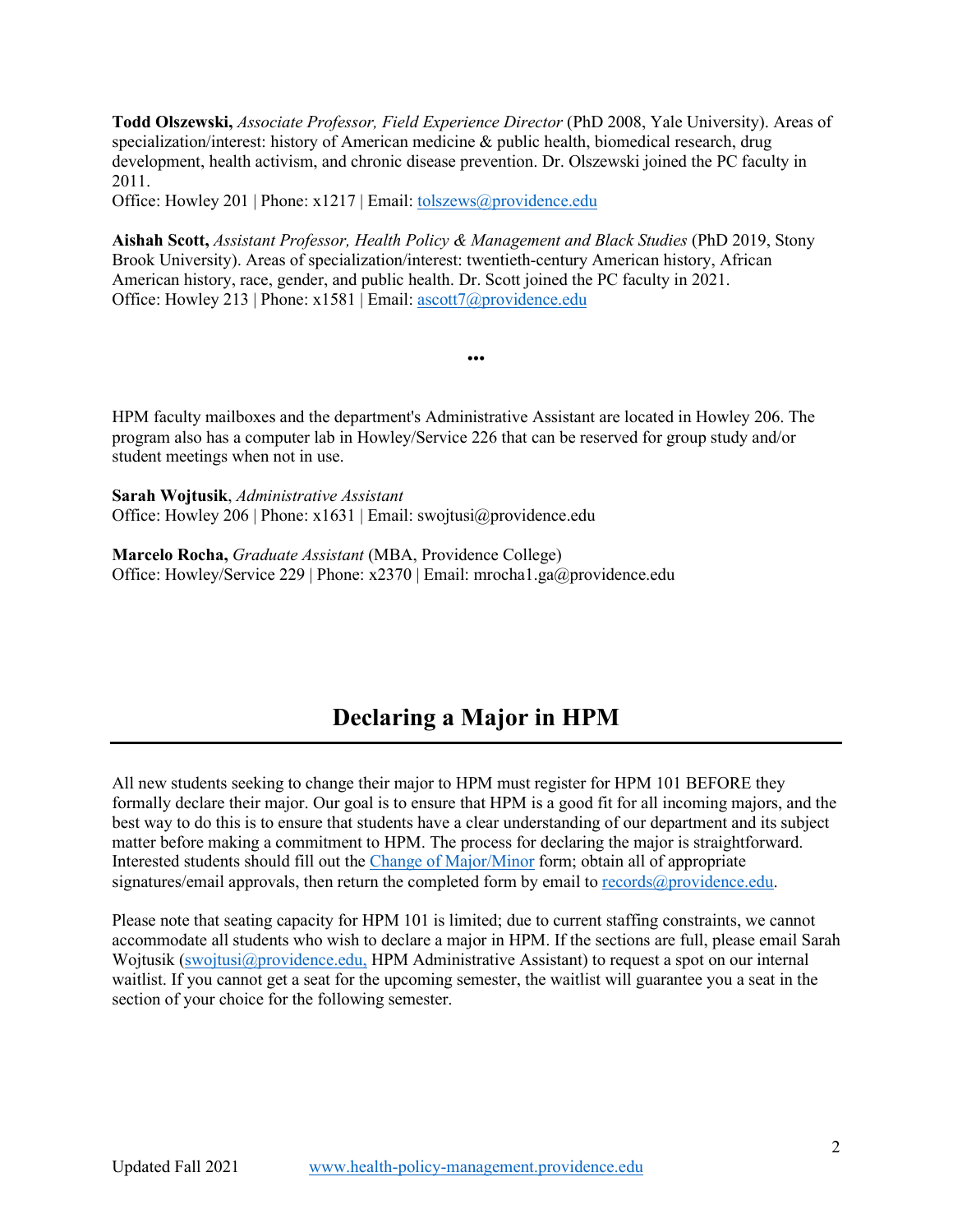Beginning with the 2014-2015 academic year, all students must declare their major in HPM by the end of their sophomore year. This change follows a proposal by the College's Academic Advising Committee, which recommended a change in the declaration of major deadline based on the additional requirements associated with the new core and scheduling challenges for students who plan to study abroad. Please note that students who plan to study abroad must submit their plan of study by December 1 of their sophomore year (for a junior year abroad experience). Students seeking permission to add HPM as a major as a junior must write a letter of petition outlining their reasons for changing from their current major and their interest in HPM. Students should send this letter to the department chair, Dr. Deborah Levine, in Howley 203 (or via email at dlevine2@providence.edu) and should also attach a copy of their unofficial transcript from CyberFriar. Petitions will be considered by the HPM faculty, who will review each application and vote on the student's request. Students will be notified by email once the faculty have reached a decision.

#### **Requirements for the Major**

As an interdisciplinary department, the HPM major at PC provides students with a great deal of flexibility. Many students choose to combine HPM with a pre-clinical program of study (i.e., biology, pre-med). Others build on the major's link to the humanities and social sciences by combining their studies in HPM with programs such as public service, political science, psychology, sociology, or a foreign language. Still others choose to complement their HPM major with additional business coursework, either by minoring in accountancy or by completing the college's Business Studies program (HPM 420 Strategic Management of Health Care also fulfills the capstone seminar requirement for BSP students).

All students must complete ten (10) HPM courses. Courses from other departments at PC cannot be used to fulfill HPM major requirements. Students who have not completed the required courses prior to senior year may not be eligible to register for field experience during the first semester without the permission of the department chair. Many students choose to enroll in more than the minimum number of HPM courses, but all students must complete the following core courses within the major:

- **HPM 101 American Health Care System** (a prerequisite for all other HPM courses)
- **HPM 240 Epidemiology of Health and Disease** (Social Science Core Requirement)
- **HPM 300 Financial Management of Health Care Institutions**
- **HPM 310 Health Law**
- **HPM 408 Policy Analysis** (Civic Engagement Proficiency)
- **HPM 450 Field Experience** (see discussion of internships below)
- **HPM 480 Senior Seminar** (a team-taught capstone course)

All students must also complete a minimum of three (3) electives within the major. Students define their area of interest/specialization in the major through their choice of elective courses. For example, a student interested in health care management might elect courses in human resources management, administration of the extended care facility, and strategic management. Students interested in public health, however, might choose coursework in health education/promotion, aging, or obesity. Other students may mix and match a variety of electives. In any event, there are no formal "distribution requirements" for electives within the major.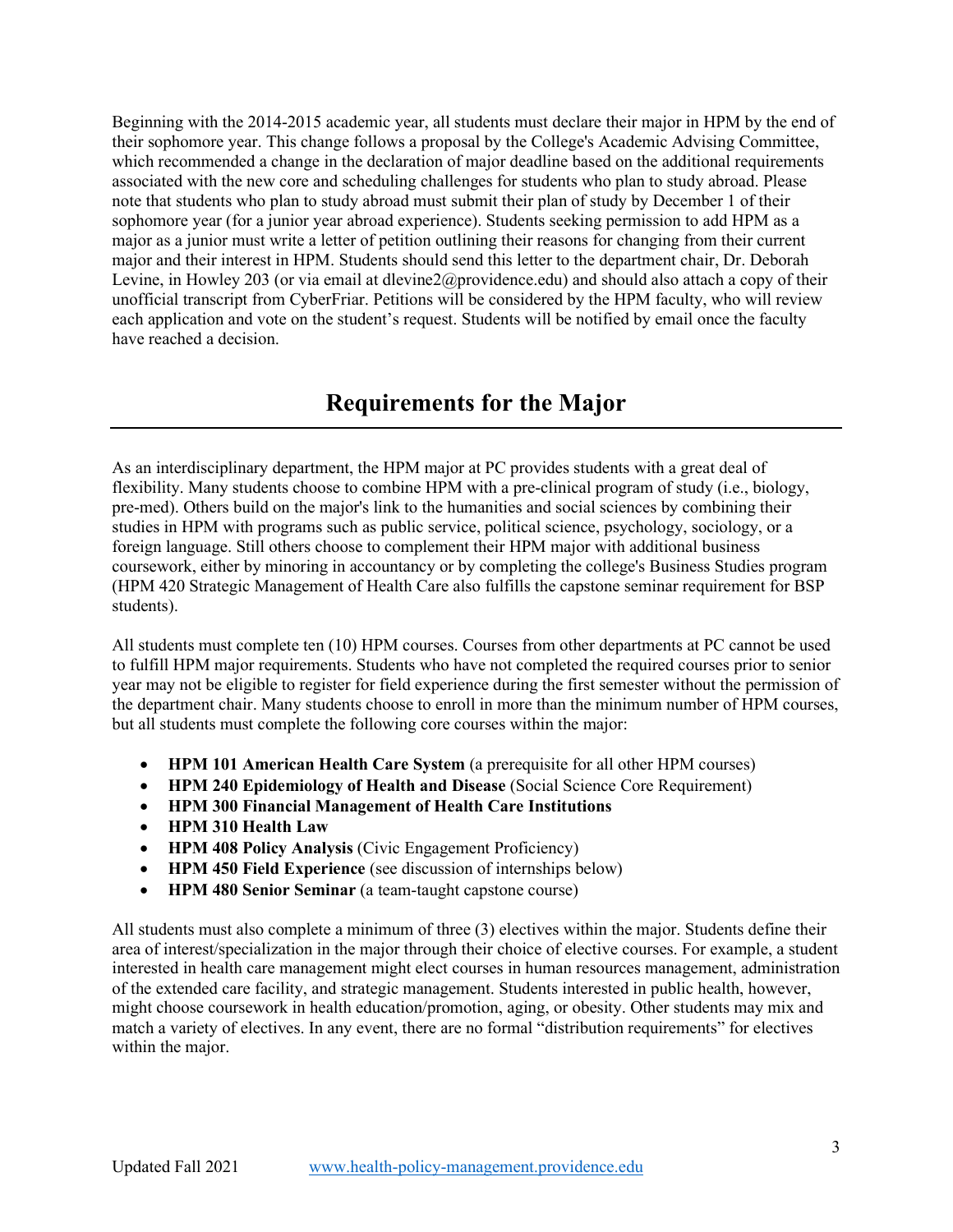#### **Research Seminars**

In recent years, the department has offered a growing variety of special topics seminars (HPM 470) that reflect the department's desire to strengthen student research and writing skills. All sections of HPM 470 require students to write a significant research paper (15-20 pages) that draws upon peer-reviewed sources; students will familiarize themselves with proper citation techniques and will learn to analyze, rather than merely describe, health care issues through this assignment. Additional writing and/or oral presentations may also be required. As reading and writing intensive courses, enrollment in HPM 470s is typically reserved for junior and senior majors. Topics for HPM 470 courses vary according to the current research and teaching interests of department faculty; in recent years, seminars addressed comparative health policy, culture, health, and illness, drugs and disease, gender and health, global health, health care in popular culture, heart disease, and medical sociology. HPM 445, a research and writing intensive seminar, also satisfies the College's CORE INTENSIVE WRITING II requirement.

## **Advising**

All HPM students are assigned to a full-time faculty member who will serve as their academic advisor once they declare their major; students may visit their advisors during office hours or make an appointment to meet with faculty at a mutually convenient time outside of normally scheduled times. Each year, the department reviews student advising assignments to distribute the number of majors evenly across all department faculty. In recent years, staffing changes and faculty leaves required some switches in students' advising assignments. Each year, the department rebalances faculty advising loads, which may result in some students being assigned to a new academic advisor. Students will be notified of any advising changes via email in advance of registration.

## **Course Pre-Registration**

Each semester, the HPM department pre-registers all declared majors in HPM courses (we cannot register students for non-HPM courses, which must be selected through the normal registration process on CyberFriar). All students must meet with their HPM faculty advisor prior to registration; faculty hold additional office hours to accommodate student demand during the preregistration period. Students should sign up for a time slot or visit faculty during normal office hours to obtain their alternate PINs, review degree audits to check on progress towards meeting major and core requirements, and decide on courses for the upcoming semester. With the exception of students studying abroad, we do not distribute alternate PINs or degree audits via email. Students who do not make an appointment to meet with their faculty advisor will not be able to register for courses. Please note that HPM courses fill up fast—you should make an appointment with your advisor as soon as possible. To ensure that a sufficient number of seats remain available for all majors, students may preregister for a maximum of two HPM courses per semester.

Pre-registration is conducted on a first-come, first serve basis using a shared roster for each course section. All HPM faculty will begin registering students for courses on the same day; pre-registration continues until all classes have finished selecting courses, or until all course sections are full. Please note: All requests for over-enrollment must be approved by the department chair. Students may enroll in more than two HPM courses per semester but may only pre-register for two classes prior to their scheduled registration date; additional courses may be added via CyberFriar during the student's regular registration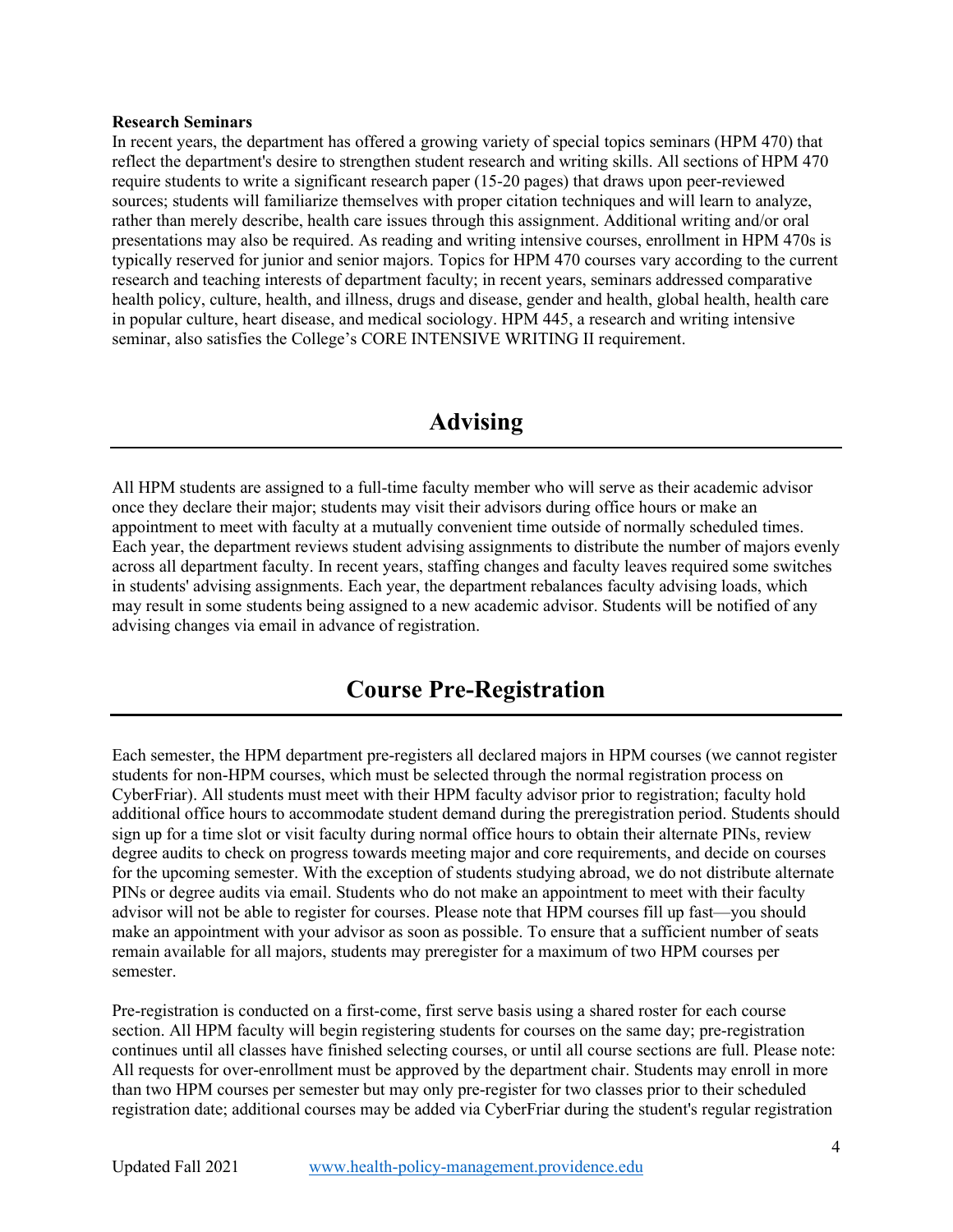time.

All students should check on any administrative or financial holds prior to meeting with their faculty advisor. Some students will be unable to register at the time of their initial meeting with a faculty member. In such cases, we can reserve seats until the first day of registration for the graduating class/dec graduates. Once course registration begins, students will be responsible for registering themselves for courses via CyberFriar once the hold on their account is removed.

A special note for student athletes who register early: In past semesters, some students with early registration times chose to register for courses that were not approved by their HPM advisor, or registered themselves for additional courses within the major, effectively overriding course enrollment caps. This is NOT allowed. Students who register for unapproved courses will be dropped by the department chair if their name is not on the approved pre-registration roster. HPM faculty carefully coordinate section sizes based on faculty workload and curricular needs, so any request to over-enroll in an HPM course must be approved by the department chair.

# **Studying Abroad**

HPM is a particularly good fit for many study abroad programs. Beginning with the Class of 2015, we will not waive course prerequisites for students except in extraordinary circumstances. In particular, students seeking to study abroad should plan to take their core HPM requirements (HPM 240, HPM 300, and HPM 310) prior to taking Policy Analysis (HPM 408). These courses may be taken in any order but must be completed before enrolling in HPM 408. While HPM 408 can be taken during the first semester of senior year, it should be taken prior to Senior Seminar. Students will not be allowed to enroll in our capstone field experience course without having completed HPM 240, HPM 300, HPM 310, and HPM 408. For many students choosing to study abroad, this means that Field Experience will be completed during the 2nd semester of senior year. Our external review reinforced our long-standing belief that students will gain the most from their field experiences by having a broad understanding of concepts from health care financial management, epi, health law, and policy when they begin their placements. If you are planning to study abroad, you should meet with your HPM advisor as early in your sophomore year as possible to ensure that you complete the required courses needed to stay "on track" in the major.

The study abroad office is the best resource to determine which — if any — courses taken abroad will satisfy PC core requirements. The program has endorsed more than twenty different study abroad options in Europe, Africa, Latin America, and Australia/New Zealand. In many cases it is possible to satisfy HPM major requirements or electives while abroad. In general, we advise students to begin planning for study abroad as early as possible, particularly if they are considering a minor or double major, as a semester abroad can affect course sequencing and scheduling. Please note, however, that your choice of study abroad programs may impact your ability to complete your major/minor coursework on time. We will not waive pre-registration requirements for students in programs that offer no HPM coursework (e.g., who take all free electives abroad), nor can students who take only free electives abroad expect to enroll in 3-4 HPM courses per semester upon their return. Studying abroad, in short, requires careful planning. Students who are studying abroad will receive their Alternate PINs and other registration information from their faculty advisor during their time abroad.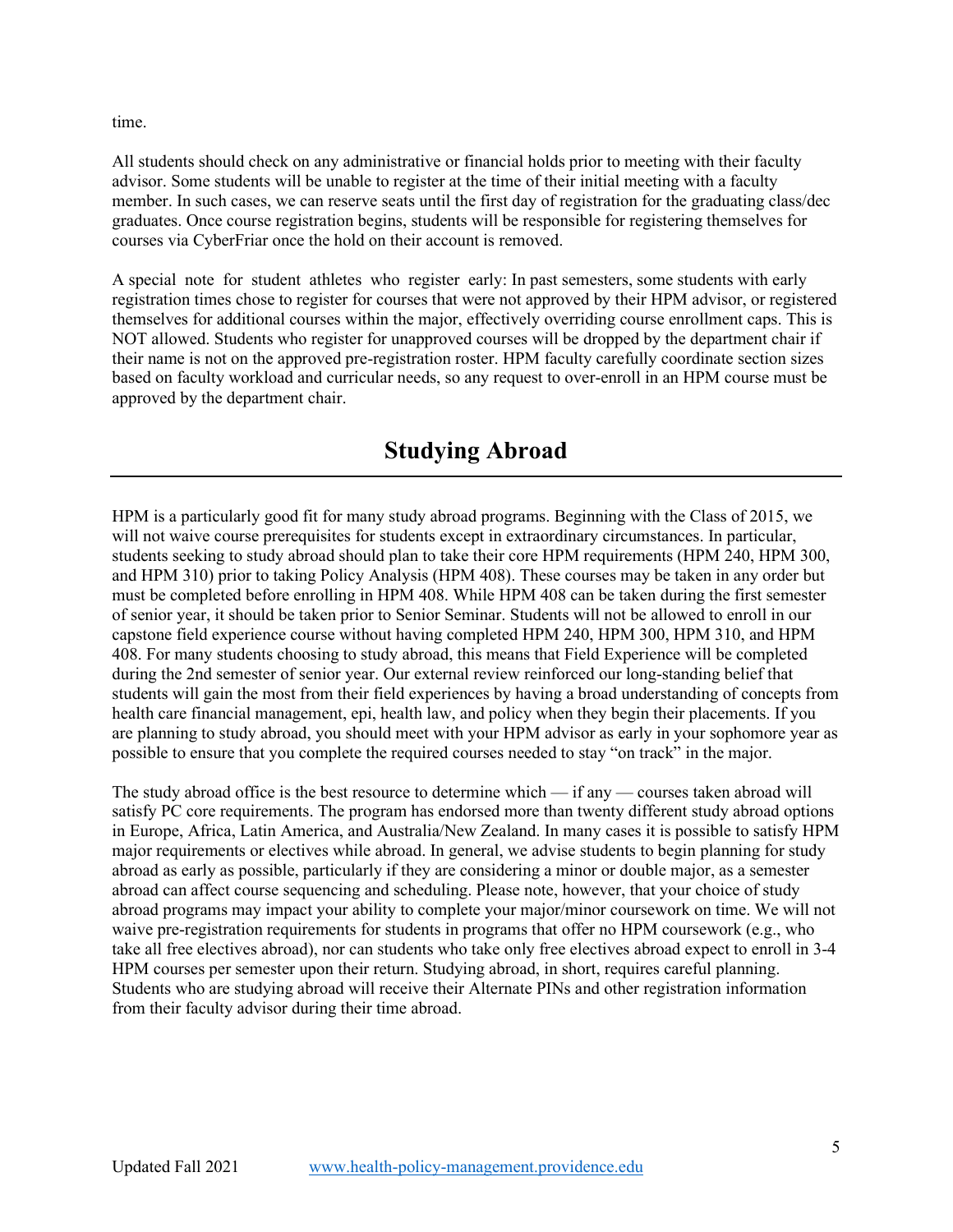All students who are interested in internship experiences, either as seniors or over the summer, should meet with Dr. Olszewski, the department's Field Experience Coordinator. Students are strongly encouraged to identify their internship placements prior to enrolling in the field experience (HPM 450) seminar during their senior year. Please note, however, that internships completed during the sophomore or junior years do not satisfy the department's required field experience course, which couples work in the field (a minimum of 120 hours) with seminar meetings that reflect upon the student's experiences at his/her workplace. The field experience seminar, in other words, is an applied study of the organization you are placed with as an intern. Thus, students must be enrolled in the seminar while they are completing their internship experience; only in exceptional circumstances will students be allowed to complete their internship hours during the summer or over an intersession.

During the course of their field placement, students will have many opportunities to learn from practitioners and to practice their professional skills in real world settings. In the field, students will be expected to apply concepts and skills from their previous coursework to practical problems in their organization. The field experience is a required component of the HPM major at Providence College and at other HPM programs around the nation, for it offers students a unique opportunity to "test drive" a career. A successful internship will provide students with letters of reference, networking opportunities, and firsthand experience in the "real world" prior to graduation.

Once you have selected a site, you must develop a learning agreement that specifies the objectives, activities, supervision, and daily responsibilities for your internship. The prompt completion of your learning agreement is a crucial element of a successful placement, for it specifies the goals, responsibilities, and tasks for all parties in the internship. Your learning agreement must be completed within the time period specified by your instructor, or you will receive a failing midterm grade for HPM 450. To be complete, the form must be signed by you, your agency/organizational preceptor, and your faculty member. You cannot receive credit for HPM 450 without a signed learning agreement; this should be your first official task with your supervisor, for without it, you are embarking on a journey with no roadmap.

You must complete 120 hours of work at your field experience site to earn credit for HPM 450. Timesheets will be submitted each week. At the end of the semester, your field experience supervisor must certify that you have completed the required number of hours. Past experience suggests that one of the principal reasons for formalizing your placement before the semester begins is that students who begin work at their placement during the first two weeks of the semester can reduce the number of hours they must work per week. For example, a student who began his/her placement during the first week of the semester would have to work an average of 8.6 hours a week over a 14-week period to complete their requirements, while a student who did not begin work until the third week of the semester would need to work 10.9 hours per week to do so. Starting the field experience earlier affords students greater flexibility and places a more manageable burden on overbooked student schedules.

Students may only enroll in HPM 450 once. Any student who fails to complete his/her field experience due to violations of academic integrity or who fails to follow the expectations for student behavior outlined in the HPM Field Experience Handbook will not be allowed to retake HPM 450. As interns, students represent not only themselves, but also the HPM department and faculty, as well as Providence College. Unprofessional behavior during an internship will result in an F in HPM 450, a conversation with the Dean of Undergraduate Studies, and removal from the major.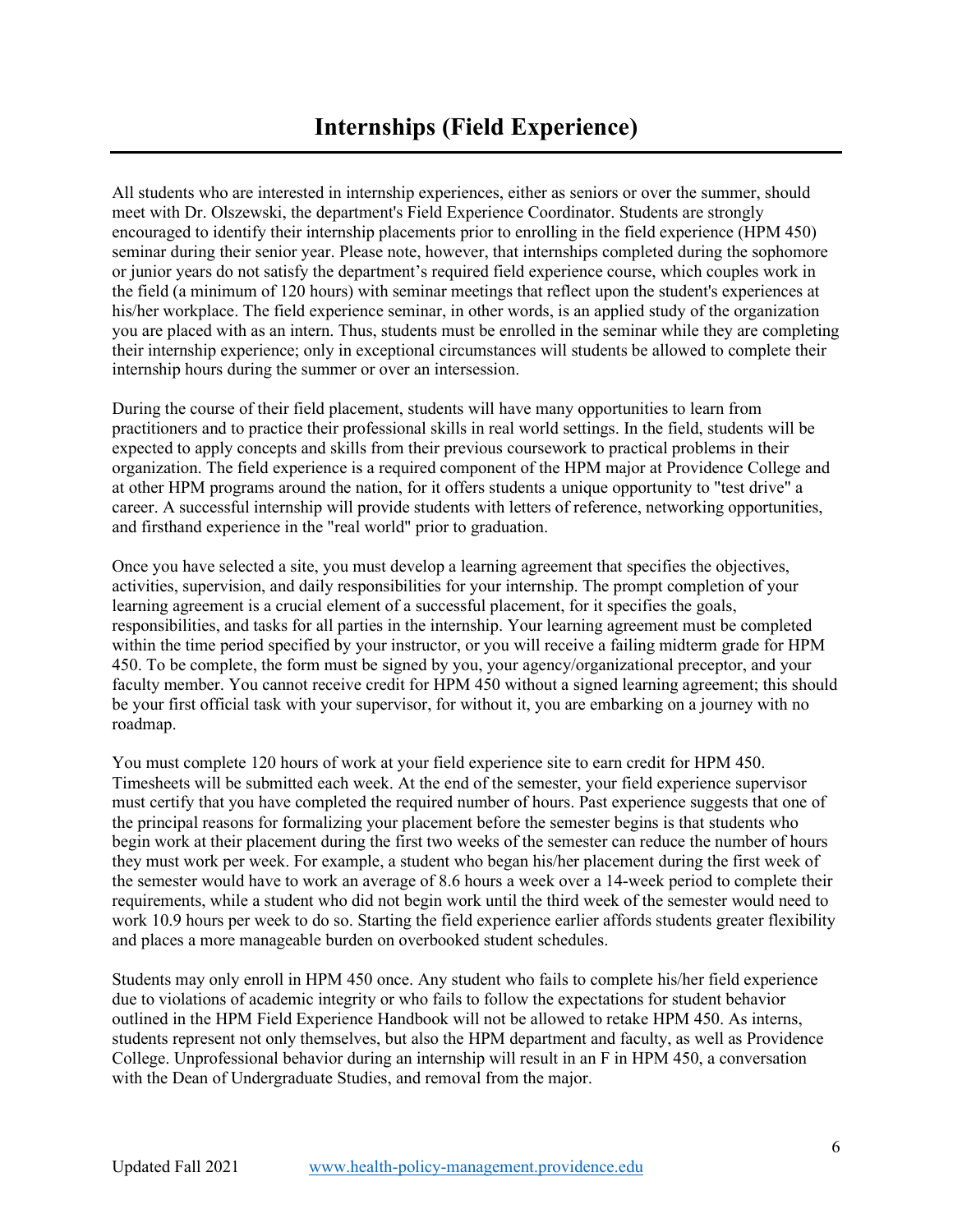Registration for HPM 450, the department's required Field Experience seminar, is managed via a random assignment process. Exceptions to this policy will be made upon written request to the department chair for students who provide documented evidence of hardship (e.g., double majors, participation in collegesponsored intercollegiate athletic programs, off-campus work responsibilities).

#### **Independent Study**

The HPM department offers students the opportunity to complete an independent study on an area of interest that is not covered by existing courses in the curriculum. As an upper level, self-directed learning experience, students should have junior standing and have completed (or be concurrently enrolled in) their core HPM requirements before registering for HPM 490-91. This is designed as an advanced course, and as such, the student and the faculty member must agree upon a syllabus that includes a schedule of assigned readings and a major paper/project. Students may incorporate a "real world" internship component into an independent study, but this is designed to complement, not replace, the academic component of the independent study experience. In such cases, students must identify a topic, and demonstrate how an experiential learning component will enhance their traditional reading and writing assignments for the independent study. Students who wish to obtain an additional field experience can do so through an independent study in HPM, or by enrolling in another department's internship program. Please note: No faculty member may supervise more than 3 independent studies in a semester.

#### **Choosing a Minor**

Students are not required to have a minor, but HPM faculty are always available to discuss possible double majors and/or minors that complement the HPM curriculum. HPM students elect a wide range of different minors depending upon their areas of interest. In recent years, HPM students completed minors (or a second major) in Accounting, Art History, Biology, Economics, Finance, History, Mathematics, Political Science, Public and Community Service, Sociology, and Women's Studies. To add a minor, please obtain the Academic Program Adjustment Form from the Office of The Registrar.

#### **Student Involvement and Leadership Opportunities**

**Alumni Career Forums** | The department hosts alumni career forums, where recent graduates return to share their stories about the job market and career opportunities.

**Alzheimer's Fundraiser** | In November 2014, a wonderful group of HPM students led by Michelle LaFrance '14 and Genevieve Ilg '14 organized the college's first annual "memory walk" to benefit the Alzheimer's Association of RI.

**Charles V. Chapin Honor Society** | Beginning in the 2009-10 academic year, the HPM department created the Charles V. Chapin Honor Society to recognize the achievements of students who earned a grade point average of 3.55 or higher within the major. We host an induction ceremony each Spring.